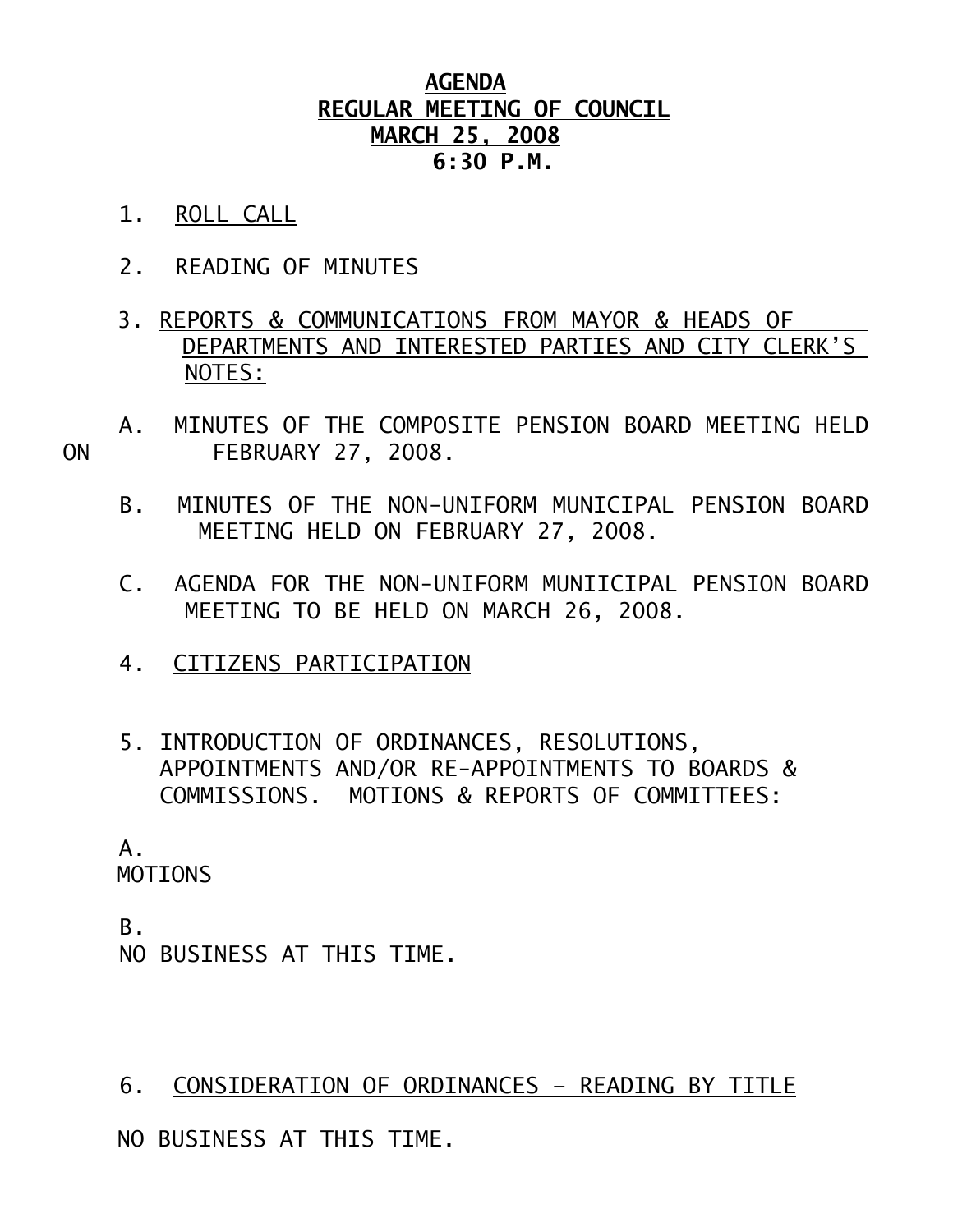## 7. FINAL READING OF RESOLUTIONS AND ORDINANCES – CONSIDERATION FOR ADOPTION:

A.

 FOR CONSIDERATION BY THE COMMITTEE ON FINANCE FOR ADOPTION – FILE OF COUNCIL NO. 16, 2008 – CREATING AND ESTABLISHING SPECIAL CITY ACCOUNT NO. 02.229588 ENTITLED "CITY OF SCRANTON ARSON TASK FORCE ACCOUNT" FOR THE RECEIPT AND DISBURSEMENT OF GRANT FUNDS FROM THE DEPARTMENT OF COMMUNITY AND ECONOMIC DEVELOPMENT (DCED) FOR THE CITY OF SCRANTON ARSON TASK FORCE.

B.

 FOR CONSIDERATION BY THE COMMITTEE ON FINANCE FOR ADOPTION – FILE OF COUNCIL NO. 17, 2008 – AUTHORIZING THE MAYOR AND OTHER APPROPRIATE CITY OFFICIALS OF THE CITY OF SCRANTON TO ACCEPT AND DISBURSE GRANT FUNDS FROM THE DEPARTMENT OF COMMUNITY AND ECONOMIC DEVELOPMENT (DCED) FOR THE CITY OF SCRANTON ARSON TASK FORCE.

 $C<sub>1</sub>$ 

 FOR CONSIDERATION BY THE COMMITTEE ON FINANCE FOR ADOPTION – FILE OF COUNCIL NO. 18, 2008 - AUTHORIZING THE MAYOR AND OTHER APPROPRIATE CITY OFFICIALS OF THE CITY OF SCRANTON TO ACCEPT AND DISBURSE GRANT FUNDS FROM U.S. DEPARTMENT OF HOMELAND SECURITY FEMA GRANT.

D. FOR CONSIDERATION BY THE COMMITTEE ON RULES FOR ADOPTION – FILE OF COUNCIL NO. 19, 2008 – AUTHORIZING THE MAYOR AND OTHER APPROPRIATE OFFICIALS OF THE CITY OF SCRANTON TO ENTER INTO LEASE AGREEMENTS WITH VARIOUS LITTLE LEAGUE, TEENER LEAGUE, MISS-E LEAGUE, AND JUNIOR AND/OR MIDGET FOOTBALL LEAGUE ASSOCIATIONS FOR USE OF CITY OWNED PROPERTY IN CONNECTION WITH APPROVED LITTLE LEAGUE, TEENER LEAGUE, MISS-E LEAGUE, AND JUNIOR AND/OR MIDGET FOOTBALL LEAGUE ACTIVITIES FOR A THREE-YEAR PERIOD COMMENCING APRIL 15, 2008 AND ENDING APRIL 14, 2011.